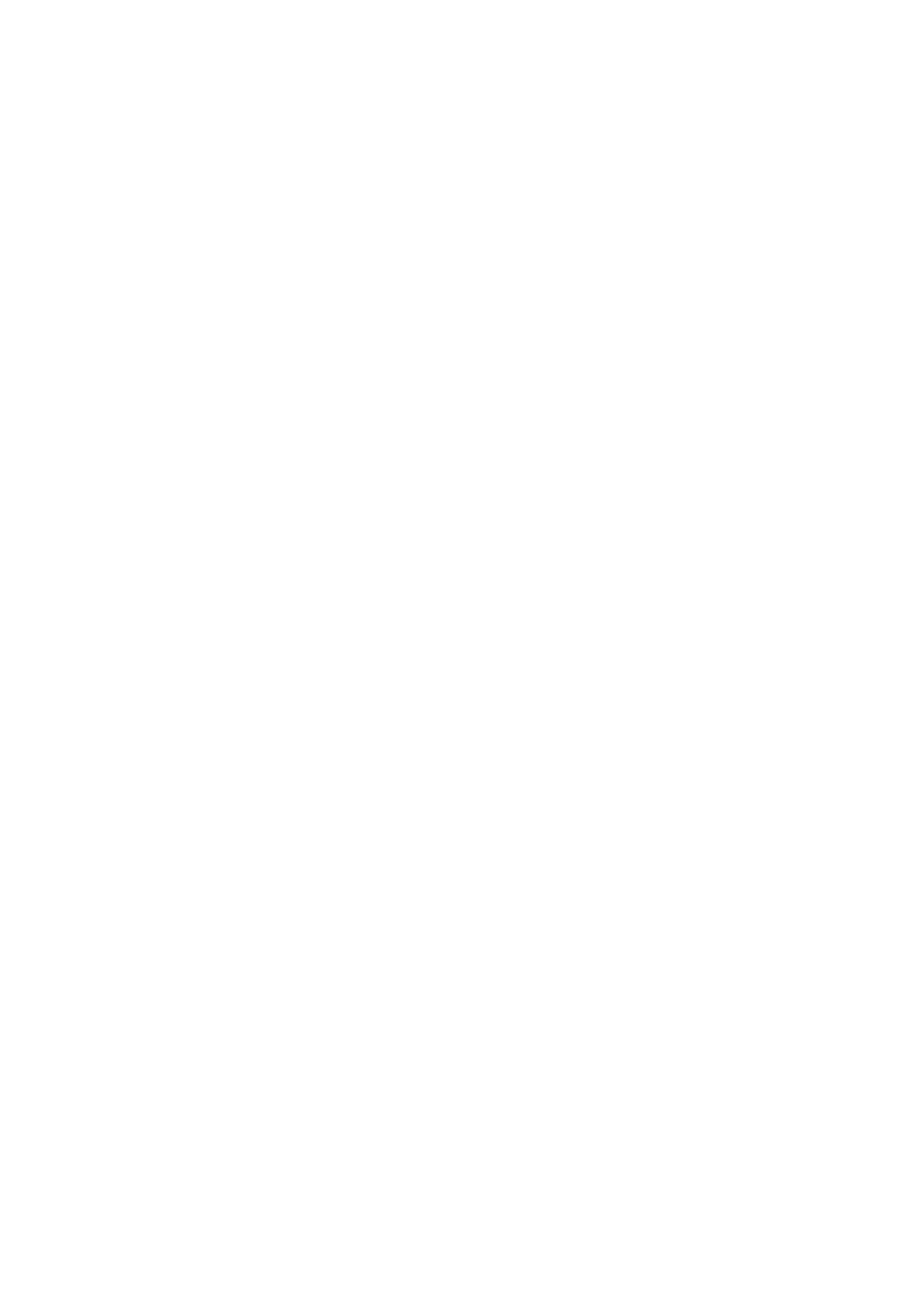### Serena Fossati

*Mapping the Communicative Infrastructure of a Youth Environmental Organisation in China*

#### *Introduction*

Rapid economic growth has resulted in dramatic environmental degradation in China. In response to growing environmental concerns, the government has made efforts to develop policies, promulgate laws, and set up an institutional apparatus (Schwartz, 2004). However, governmental regulations have proven to be inadequate in addressing environmental challenges and are selectively enforced (Zhao, 2014): as a consequence, central government has started opening limited political space for public participation in environmental protection. This has led to the development of several Environmental Non-Governmental Organisations (ENGOs) in the mid-1990s (Wang, 2001), responsible for promoting environmental awareness, monitoring local government efforts, organising local sustainable development projects; as well as the proliferation of student environmental associations in Chinese Universities (Lu, 2003). Thanks to international and domestic pressure that have placed environmental protection at the top of the reform agenda and the influence of active ENGOs, environmental activism has been enjoying a dramatic increase (Ho and Edmonds, 2007). However, ENGOs have to deal with several legal and financial restraints, that limit the exploitation of strategies and resources. As a result, environmental activists have embraced the Internet, since it provides a relatively open forum with lower financial and social costs (Sullivan and Xie, 2009).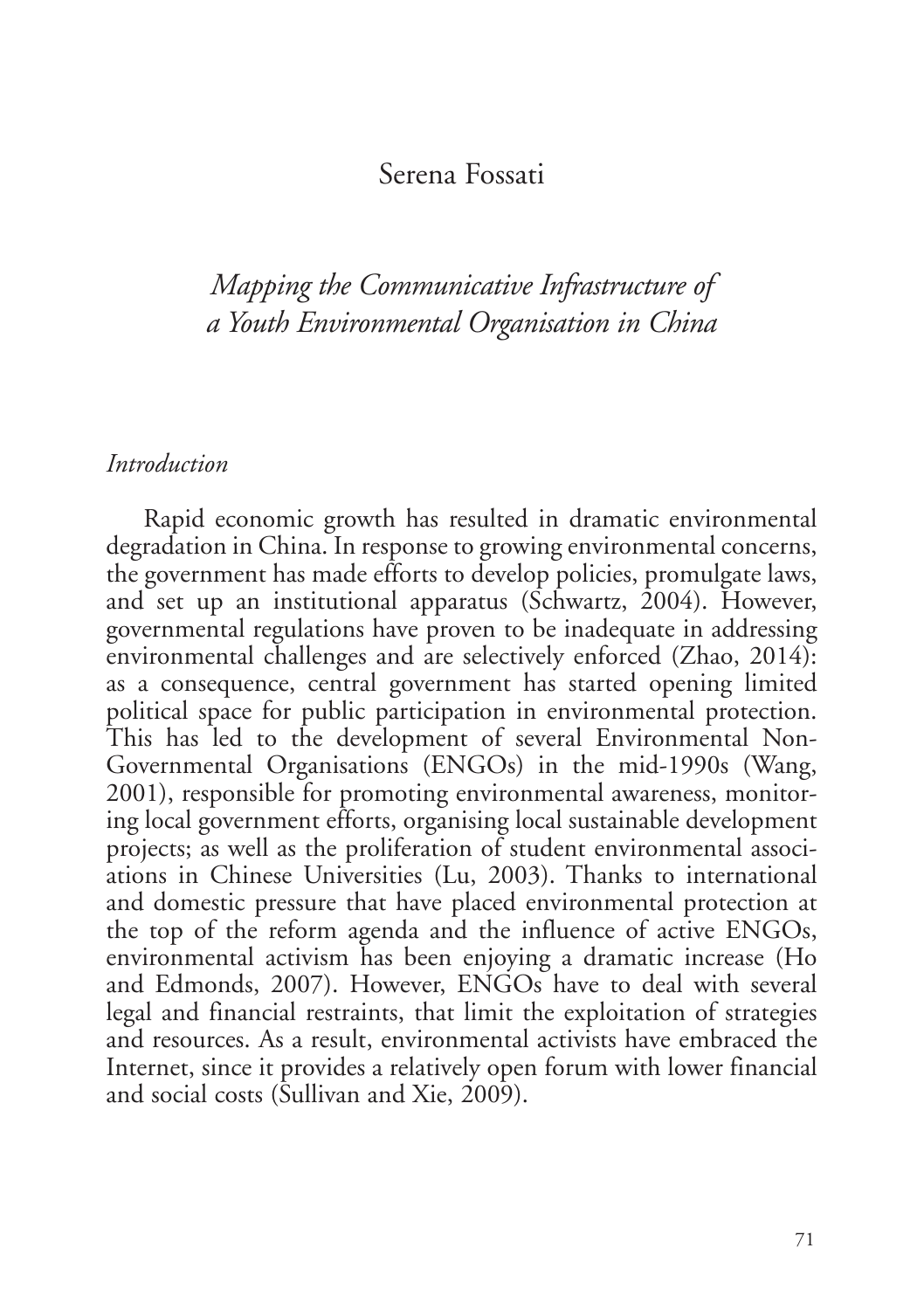### *Literature Review*

The proliferation of communication technologies has benefited environmental activism in China (Matsuzawa, 2012). The Internet has inspired and facilitated the creation of a new associational form, that is to say web-based environmental organisations, overcoming political constraints and the lack of financial resources. NGOs face a restrictive institutional and political environment in China, making it difficult for organisations to be officially recognised (Ho and Vermeer, 2006). The Internet has brought about extensive changes, as it provides ENGOs the opportunity to establish their presence and organise online; and therefore effectively increase their public visibility.

Moreover, the Internet has facilitated the activities of existing ENGOs: it becomes a powerful tool for spreading information and promoting discussions concerning environmental issues, consequently raising public awareness about China's environmental problems, and mobilising potential volunteers (Yang, 2005b). The Internet not only represents a platform for self-presentation and publicity, information sharing and debates, the coordination of online and offline campaigns, but it also plays a crucial role in strengthening the links with both the local and international public (Sima, 2011). Sullivan and Xie's (2009) results suggest that the level of connectivity within the environmental network is increasing, as they have identified a large and dense online network of groups involved in environmental activism.

Finally, the Internet has fostered new resources for citizens to engage in activism (Yang, 2009), introducing new dynamics into popular protest. The 2007 Xiamen protest is an illustrative example of how mobile phones can facilitate the coordination of protest events and citizen mobilization (Liu, 2014), allowing the spread of information, expressing discontent, triggering discussions, capturing and posting events online. Social media provide alternative sources of information and discussion threads, and contribute to mobilising social forces (JH Xua, 2014). Although social media platforms have been defined as apolitical spaces, as the most popular daily trends usually consist of entertainment, news and commercial information (Sullivan, 2012), and are subject to content regulation policies (King *et al.*, 2013), activists in China tend to attribute greater importance to social media to promote and foster public debate (Harp *et al.*, 2012).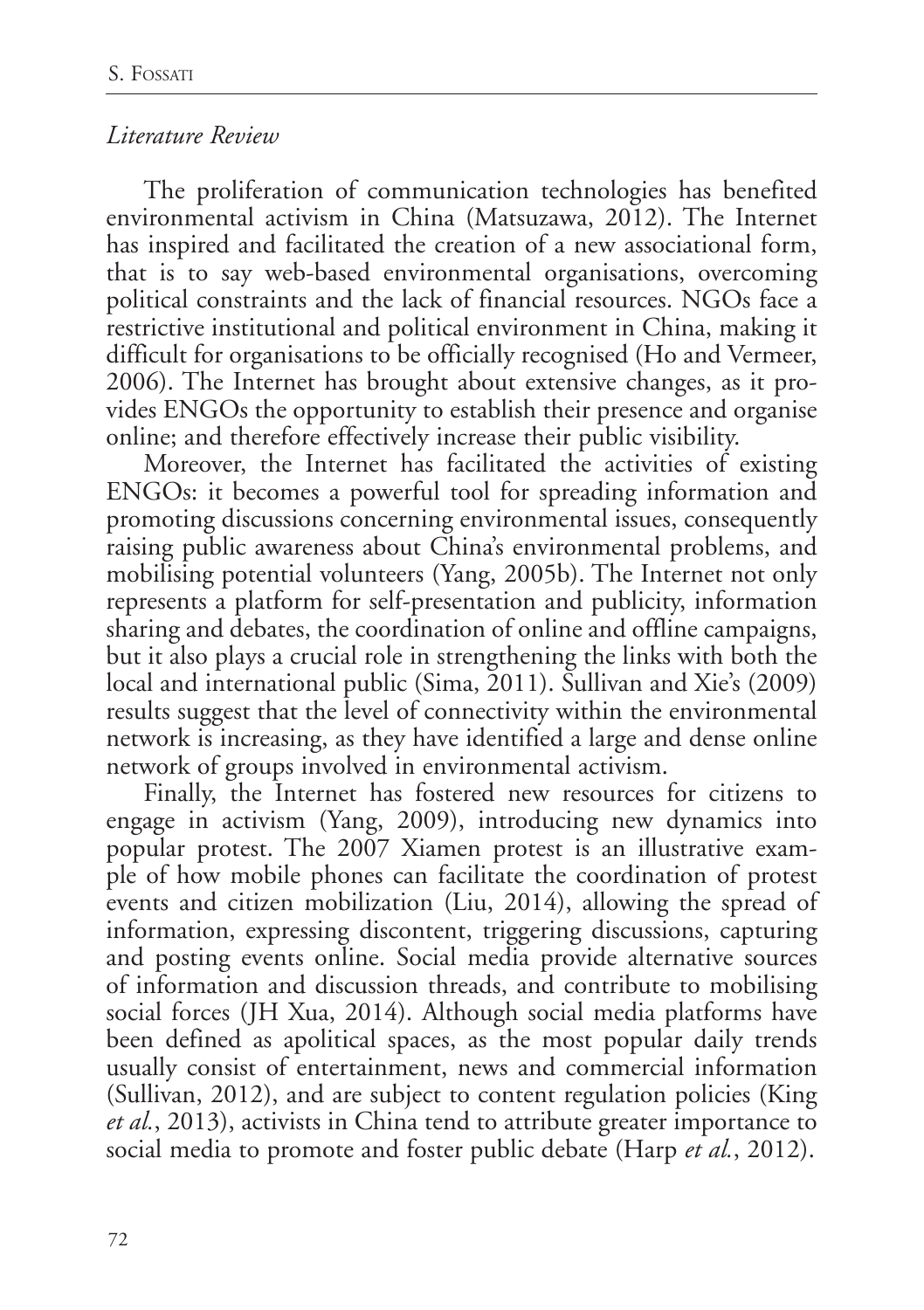## *Methods*

The paper presents findings obtained from qualitative methods, including in-depth interviews (conducted in August 2015) with five staff members, focusing on the role of social media in environmental activism. In addition, data are drawn from the content analysis of 1810 posts retrieved from the group's social media accounts, up to August 2015: 1220 from the social networking service RenRen, 525 from the microblogging service Sina Weibo, 65 from the instant messaging service WeChat. The paper focuses on a student environmental organisation established in 1999 at Tianjin University, made up of 200 students. Its founders describe its establishment as a response to today's tough environmental situation. Its mission is to advocate a green lifestyle, raise awareness, encourage public participation in addressing environmental problems, and condemn acts of pollution. Its activities include energy, water-saving and recycling campaigns within the campus, field training programs, water pollution investigations and classes for school children. The green group has also developed exchanges with ENGOs that are committed to spreading green culture.

### *Analysis of the organisation's communicative infrastructure*

Drawing from a communication ecological approach, the paper explores the communicative infrastructure of the youth organisation, analysing what communication technologies are adopted and how they are used in combination. According to my observation and interviews, the communication of the green group is articulated across different online platforms. Striking differences between these platforms, in terms of function, audience, content, and interaction have been observed.

### *Sina Weibo: an education and networking channel*

Sina Weibo is a microblogging platform that also features social networking services: it allows users to post textual messages, upload videos and photos, and comment on each other's posts. Our youth organisation created its Weibo account in May 2011; as of August 2015, the number of followers is over 1470. The green group has embraced Weibo to reach a broader audience. First, Weibo enables the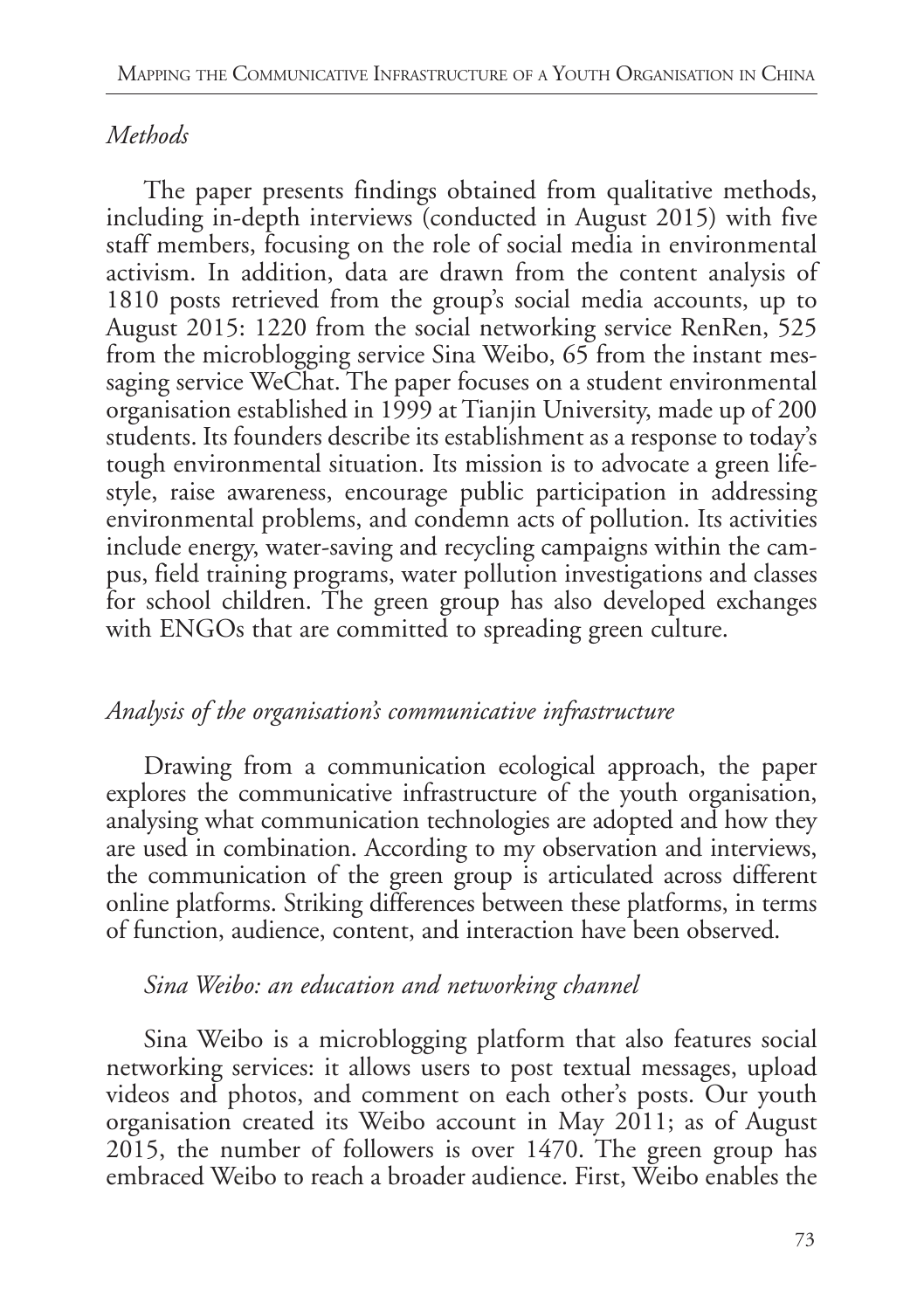spread of information and education of citizens concerning international and local environmental issues. For example, posts are focused on the effects of global warming on the polar regions; or report international news, such as the decision of the Ethiopian Government to burn illegal ivory products. Posts also report national news, like the recent release of a revised Air Pollution Prevention Law, and concerns about local issues. For instance, the group has shared the air pollution data released by Tianjin authorities about the explosions that have hit Tianjin in August 2015; and report cases of water pollution, along with information on how to denounce violations: it is recommended to call relevant authorities, and post recorded violations online. Second, Weibo enables the strengthening of existing connections with youth green organisations, by promoting mutual support and fostering solidarity. For instance, groups with common areas of interest mutually share noteworthy initiatives, such as green Summer Camps or research projects, and show enthusiasm for the establishment of new groups in partner universities. This clearly shows that our green group is part of a network of environmental youth organisations. Content mainly consists of original posts, and reposts of articles and messages. 42,3% of the examined posts contain URLs, linking to outside sources: news sites (as Xinhua News), Chinese environmental institutions websites (such as the Tianjin Environmental Protection Bureau) and international NGOs (like Greenpeace). Moreover, there are few outlinks to video-sharing platforms (YouKu and Sina Video), that point users to video materials, including TED talks and CCTV interviews.

#### *Renren: a recruitment tool*

RenRen is a social network that enables users to connect with each other, by posting status updates, uploading photos and videos, and blogging. Our youth organisation joined RenRen in May 2009. The page has been regularly updated, and has developed a following of 1726 likes, up to August 2015. Since its inception, the platform appears to be part of the group's volunteer recruitment approach, as posts invite young people to join the group, and take effective action to address environmental challenges. Messages are directly addressed to potential volunteers; like-minded people, who share common environmental concerns, and appeal to their desire to make their own contribution to the environment. Posts explicitly solicit a conversational response and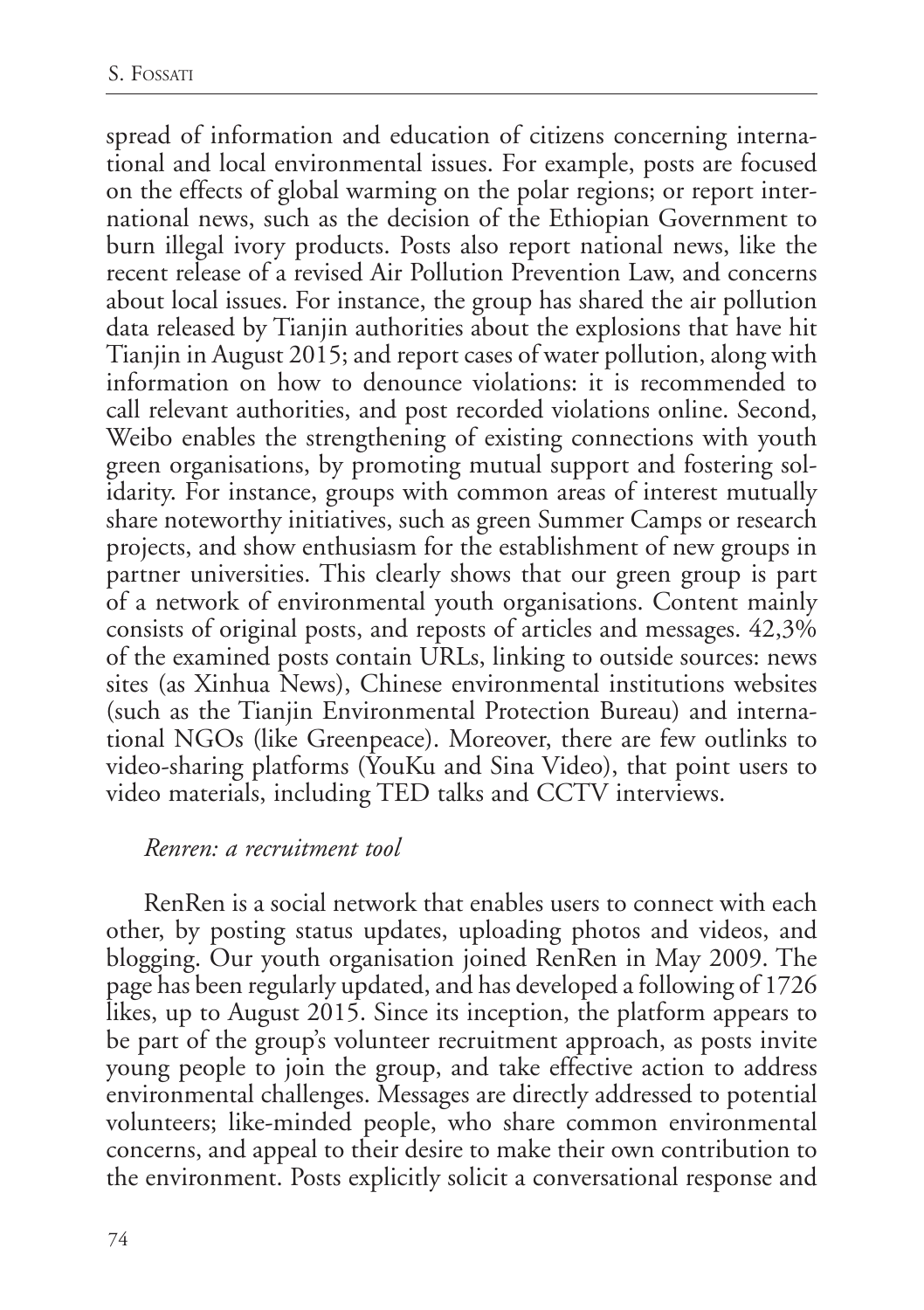are aimed at establishing a connection with them. Recruitment messages often mention successful past activities, to show results the group has recently achieved, and some of the possible benefits that students could gain from volunteering. Renren appears to be the appropriate platform for seeking new recruits, since it is extremely popular with university students. As reported by the company, although RenRen has nationwide penetration with users across all demographics, the core audience consists of college students.

A RenRen account is also used to encourage the engagement of young people in the group's initiatives, including competitions, energy, water-saving and recycling activities to create a healthier campus. Information about how to get involved are detailed, and URLs in order to find further information are also included. Content mainly consist of textual statuses focusing on the group's activities: 28% of posts include pictures and less than 3% contain videos.

# *WeChat: a publicising platform*

WeChat is a mobile instant messaging service, enabling users to generate multimedia messages, that also supports a social network (Moments) and location-based services to chat with WeChat users. Moreover, companies, celebrities, and media can create a public account, to promote their brands. The WeChat public account was created in August 2014 and the green group is investing resources in order to increase its number of subscribers. So far, it has mainly been used to reach Tianjin University students and volunteers, to publicise information about the organisation. Posts focus on the communication of its vision and aims, for example by inspiring students to practice green lifestyles; and provide information about relevant organisational updates, including meeting reports, the election of new members, or future aspirations, like the hope of establishing further connections with university green groups. Informational posts also feature successful initiatives, such as volunteers' investigative journeys, aimed at gaining a deeper understanding of environmental problems in specific areas, and evaluating new approaches to managing them. Posts are formulated in the form of a diary, and combine textual and imagery narration to showcase volunteers' missions and enthusiasm. The accurate descriptions of activities highlight the educational aspects of the experiences.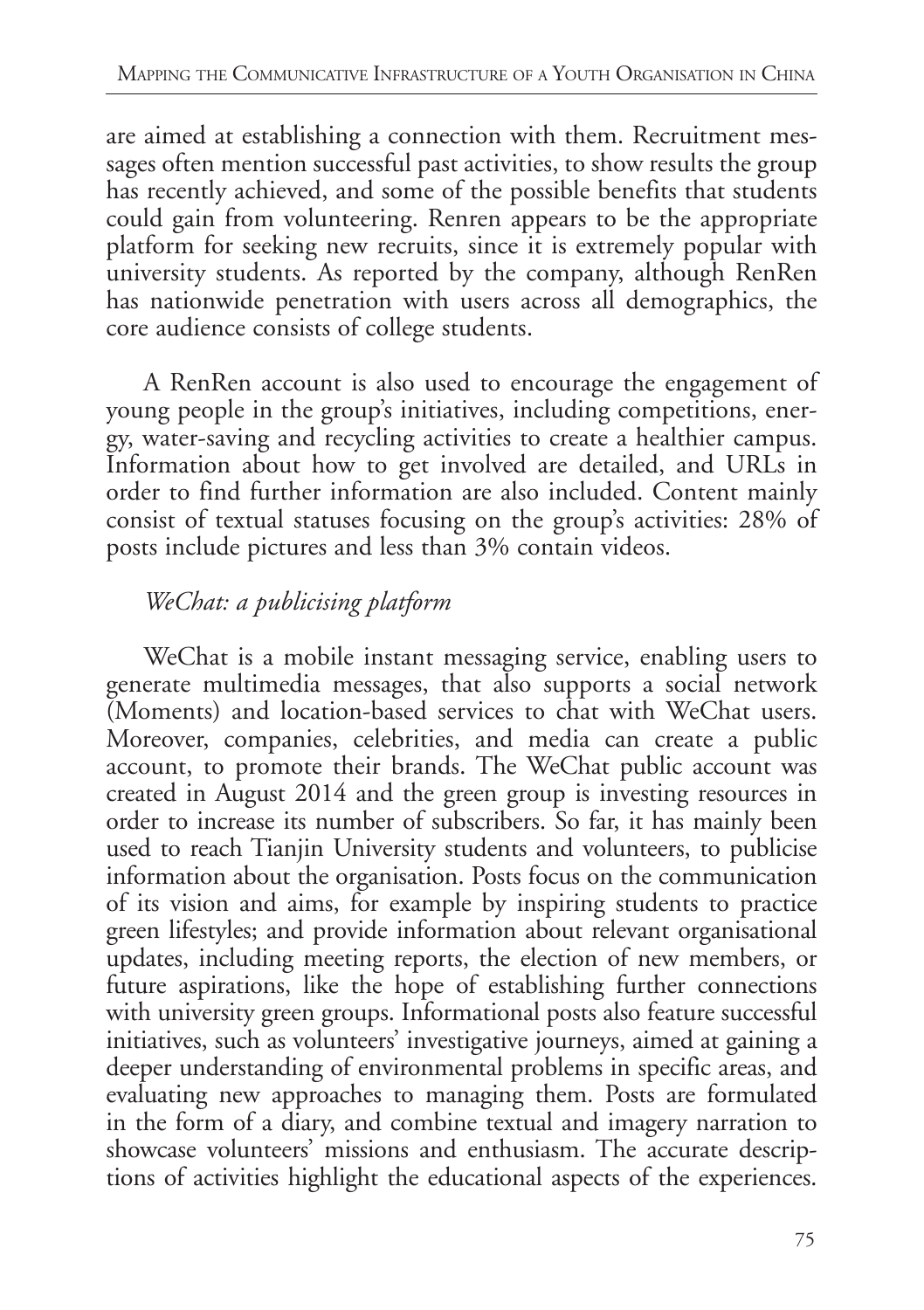However, the intention of the group is to introduce some changes in the management of WeChat account: content will include more environmental scientific articles. Indeed, the latest posts analyzed concern environmental issues, including Beijing air pollution, and US-China climate and energy cooperation.

### *Discussion*

The study considers the role that social media affordances play in affecting and shaping the communicative infrastructure of the green group, in the context of the emerging new media ecology. An affordance perspective allows one to analyse communicative practices enabled by the relationship between an organisational context and the capability of a technology (Leonardi, 2011). Based on recent research concerning social media affordances (Halpern and Gibbs, 2012; Treem and Leonardi, 2012) and on previous analysis, the discussion focuses on two affordances associated with online platforms observed: connectivity, referring to the possibility of the group to establish and strengthen connections with its audiences, and mobilise them; and visibility, which offers the possibility of amplifying its cause and reaching a broader audience.

Firstly, social media provide different features facilitating interaction among users. On Weibo, mentions are used to address messages to specific green groups within its network of youth organisations, and to directly engage them in discussion. This form of 'addressivity', that is crucial for conversation to occur (Honeycutt and Herring, 2009), is often combined with the practice of reposting, which allows the forwarding of other users' content. Our green group creates its own posts version, by adding additional content when reposting a message, such as reactions to specific news, and solicitations to users to share their opinions; sustaining a high level of interactivity. However, public discussion does not take place frequently, although Weibo encourages debate through the threaded comment feature. Discussion mainly involves youth organisations, that are more active in leaving comments, in particular when they are mentioned in a post. Hyperlinking represents a central practice of the green group, and appears to increase collective solidarity and strengthen ties, as the outlinks may refer to sources of information about other associations' causes and activities.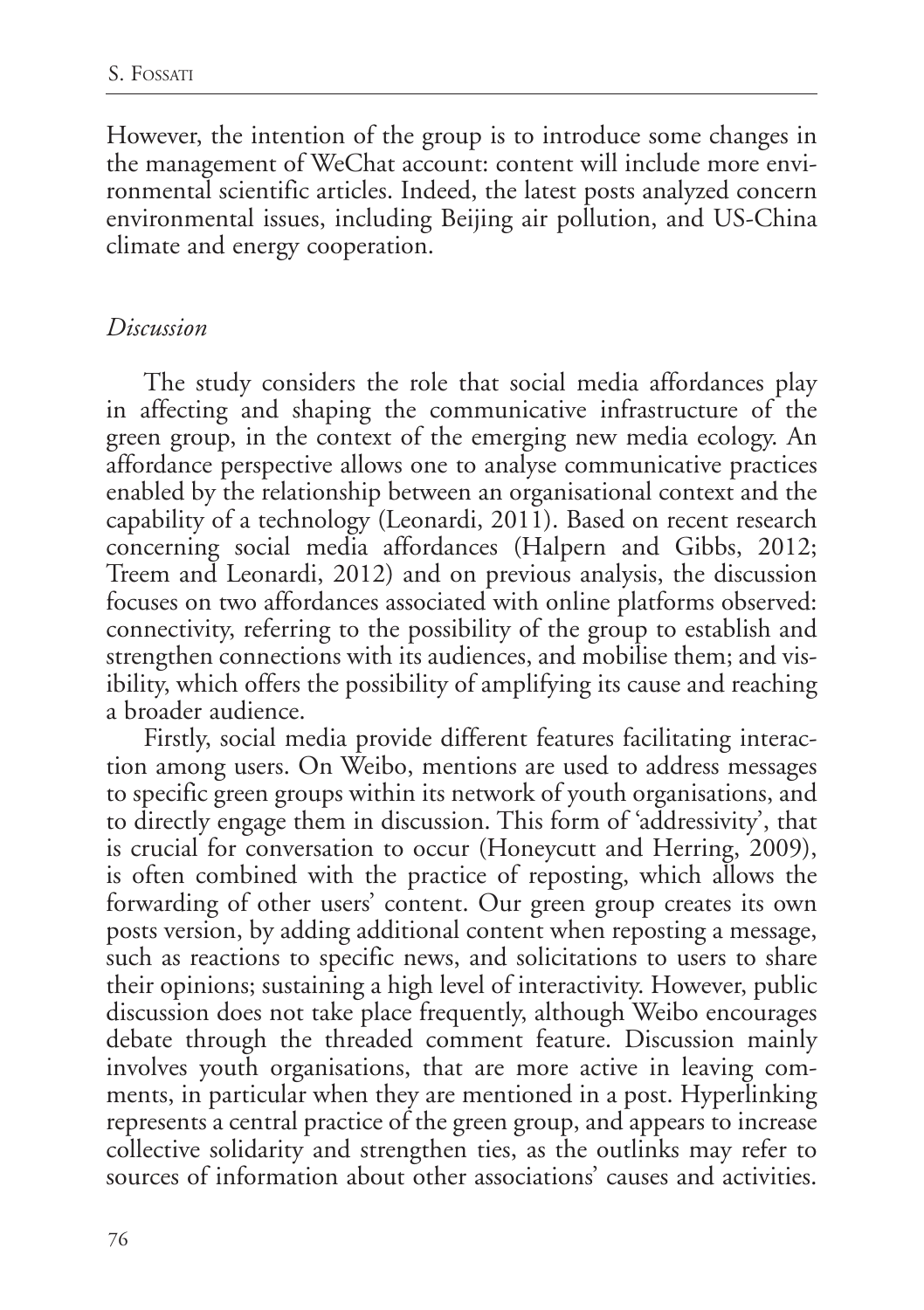On RenRen, commenting and social tagging features can be seen as mobilising structures (McCarthy, 1996), as they may encourage potential and actual volunteers to actively engage in the group. These interactional features are closely related: they may not only contribute to strengthening existing connections within the group, but may also involve more people in the organisation's RenRen community. Indeed, tags within comments enable volunteers to connect with one another, and include their friends, by encouraging them to join the community. These practices may also potentially increase support towards the green group and create opportunities for offline civic engagement, by motivating potential volunteers to become involved. These features are reinforced by statuses that stimulate more interactive exchanges among volunteers, and explicitly call potential volunteers to action. WeChat's public subscription account operates differently: it enables users to broadcast one message per day, and does not offer opportunities to customize profiles, providing a more basic communication approach and low interactivity. Subscribers do not receive push notifications, but have to access the group's account within the Subscription Accounts subfolder, to check new content updates. In addition, interaction with content is limited to liking and reposting functions. However, WeChat enables the green group to engage in direct communication with its audience, as content is delivered to subscribers on their mobile phones. The group manages to create engagement with its followers through quality and in-depth content, mainly self-published articles about organisational identity, history, activities and perspectives. The platform is perceived as a tool for receiving and sharing significant and timely information.

Secondly, social media platforms provide functionalities able to enhance the visibility of online content. On Weibo, our green group is interested in influencing public opinion in terms of environmental behaviour and positively impact on environmental causes, by increasing their awareness. The reposting practice represents a key mechanism, as it facilitates information dissemination on the platform. Communication through Weibo begins from an individual sharing with his follower groups and, after several layers of group sharing, the message propagates and may rapidly reach the masses (Zhang and Negro, 2013). On RenRen, the possibility to share content within multiple formats enables our group to gain more attention from its target audience. From the observation, it is clear that posts combining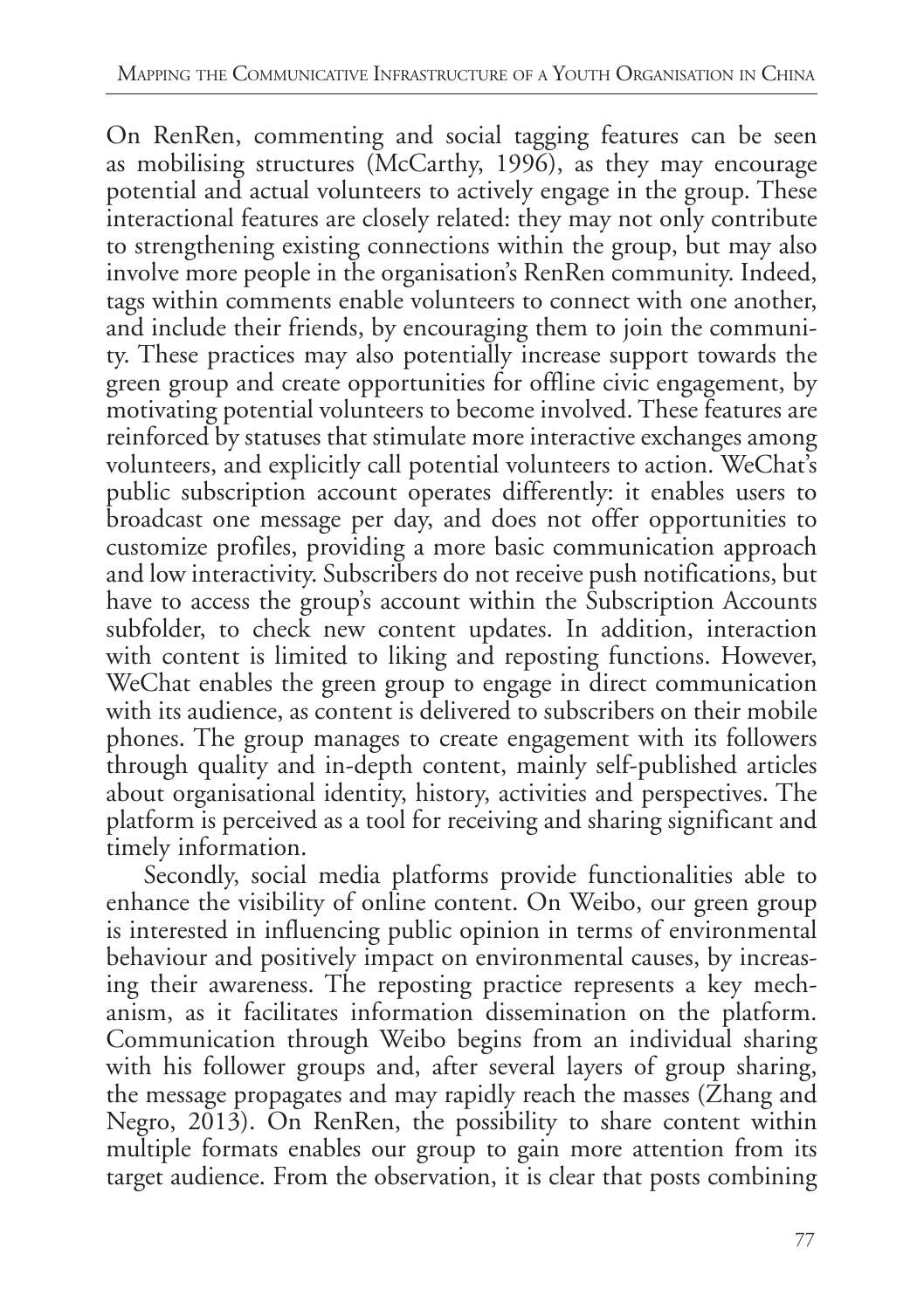textual, imagery and video resources generate more engagement, as they receive more likes, comments and reposts than textual status updates. Original content may appear in News Feeds more frequently, thus amplifying the message. The platform facilitates the practice of picture sharing, through a number of functionalities, including multiple photo uploads and album uploads. The preference of the group to frequently use features that support high-context communication, such as emoticons as a substitute for non-verbal communication, has been observed. Compared to Weibo and RenRen, the WeChat account has limited visibility in terms of information diffusion, as content is delivered to subscribers who are interested in the group. However, the design of the public account makes content easy to repost within subscribers' personal networks, on Moments and other social media platforms. The green group itself reposts WeChat articles on its Weibo account, to achieve better dissemination. The reposting among one's own networks allows greater views of such posts, triggering attention and attracting traffic via personal influence. WeChat is perceived to be a platform which can disseminate social messages and exert a positive influence on users.

### *Conclusion*

Social media play a significant role in the work of the Tianjin University green group. Online platforms enable our youth organisation to educate its audiences, by disseminating environmental information. This may contribute to raising awareness and influencing public opinion in terms of environmental behaviour, and positively impacts on environmental causes. Social media are also crucial in spreading information about the group's identity, history, activities and perspectives. Moreover, social media interactional features play a crucial role in strengthening existing connections among volunteers and with the network of youth organisations, thus promoting mutual support and fostering solidarity. Finally, online platforms facilitate the mobilisation of actual and potential volunteers, encouraging young people to join the group, and take effective action in addressing environmental challenges.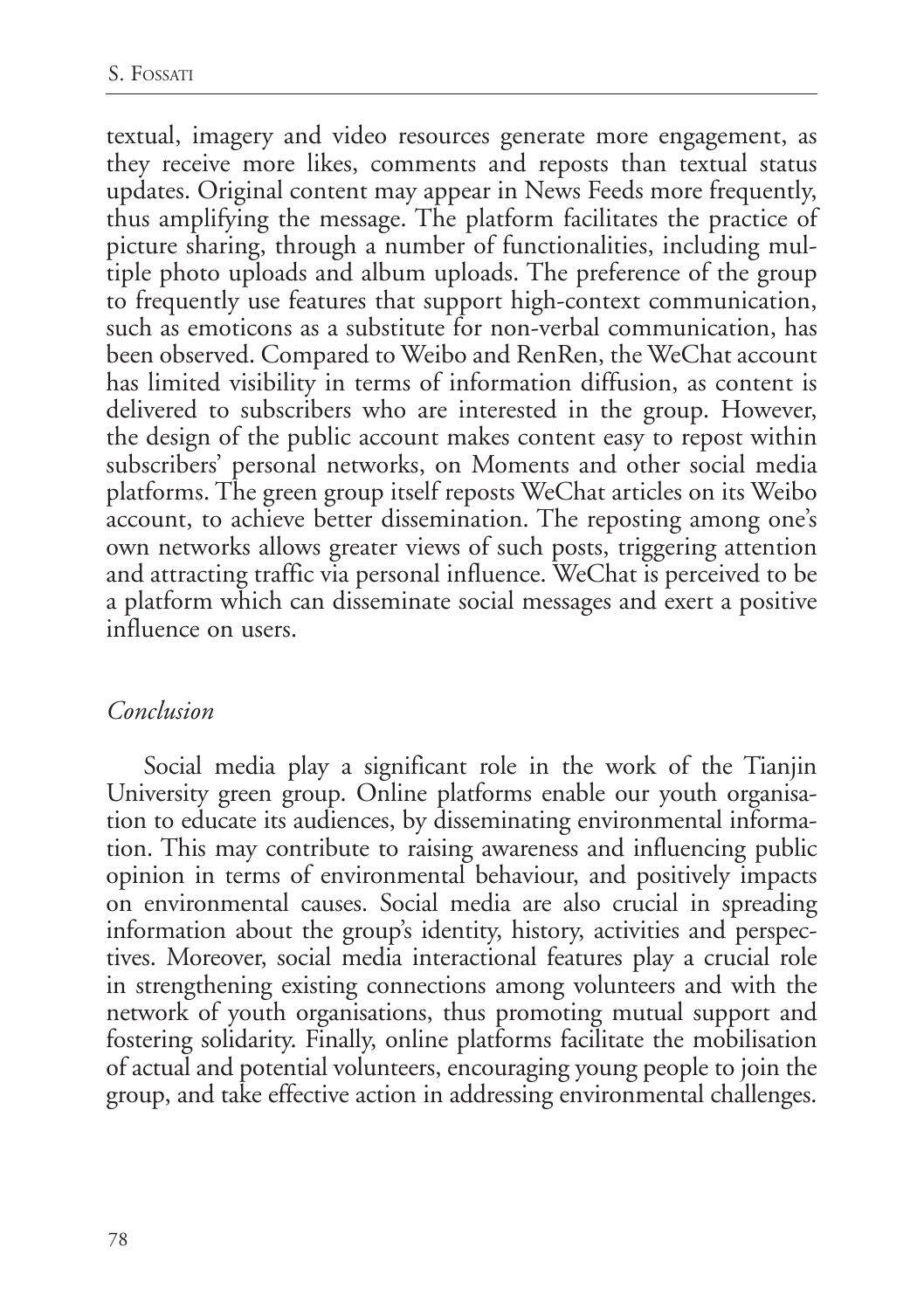**REFERENCES** 

- HARP, D., BACHMANN, I. and GUO, L. (2012). The Whole Online World is Watching: Profiling Social Networking Sites and Activists in China, Latin America and the United States. *International Journal of Communication*, 6(24).
- HALPERN, D. and GIBBS, J. (2012). Social media as a catalyst for online deliberation? Exploring the affordances of Facebook and YouTube for political expression. *Journal of Computers in human behavior*, 29, 1159-1168.
- Ho, P. and Vermeer, E.B. (eds.) (2006). *China's Limits to Growth: Prospects for Greening State and Society*. London: Blackwell.
- Ho, P. and EDMONDS, R.L. (2007). Perspectives of time and change: Rethinking embedded environmental activism in China. *China Information*, 21(2), 331-344.
- Honeycutt, C. and Herring, S. (2009). *Beyond Microblogging: Conversation and Collaboration in Twitter*. Proceedings of the Forty-Second Hawai'i International Conference on System Sciences (HICSS-42), IEEE Press. Los Alamitos, CA: IEEE Press.
- King, G., Pan, J. and Roberts, M.E. (2013). How censorship in China allows government criticism but silences collective expression. *American Political Science Review*, 107(02), 326-343.
- LEONARDI, P.M. (2011). When flexible routines meet flexible technologies: Affordance, constraint, and the imbrication of human and material agencies. *MIS Quarterly*, 35,147-167.
- Liu, J. (2014). Mobile Communication and Relational Mobilization in China. *Asiascape: Digital Asia*, 1(1-2), 14-38.
- Lu, H. (2003). Bamboo Sprouts After the Rain: The History of University Student Environmental Associations in China. *Woodrow Wilson Center: China Environment Series*, 6, 55-66.
- Matsuzawa, S. (2012). Citizen environmental activism in China: Legitimacy, alliances, and rights-based discourses. *ASIA Network Exchange*, 19(2), 81-91.
- McCARTHY, J.D. (1996). Constraints and opportunities in adopting, adapting, and inventing. In McAdam, D., McCarthy J.D., Zald M.N. (eds.), *Comparative Perspectives on Social Movements*. Cambridge: Cambridge University Press, 141-151.
- SCHWARTZ, J. (2004). Environmental NGOs in China: Roles and Limits. *Pacific Affairs*, 77(1), 28-49.